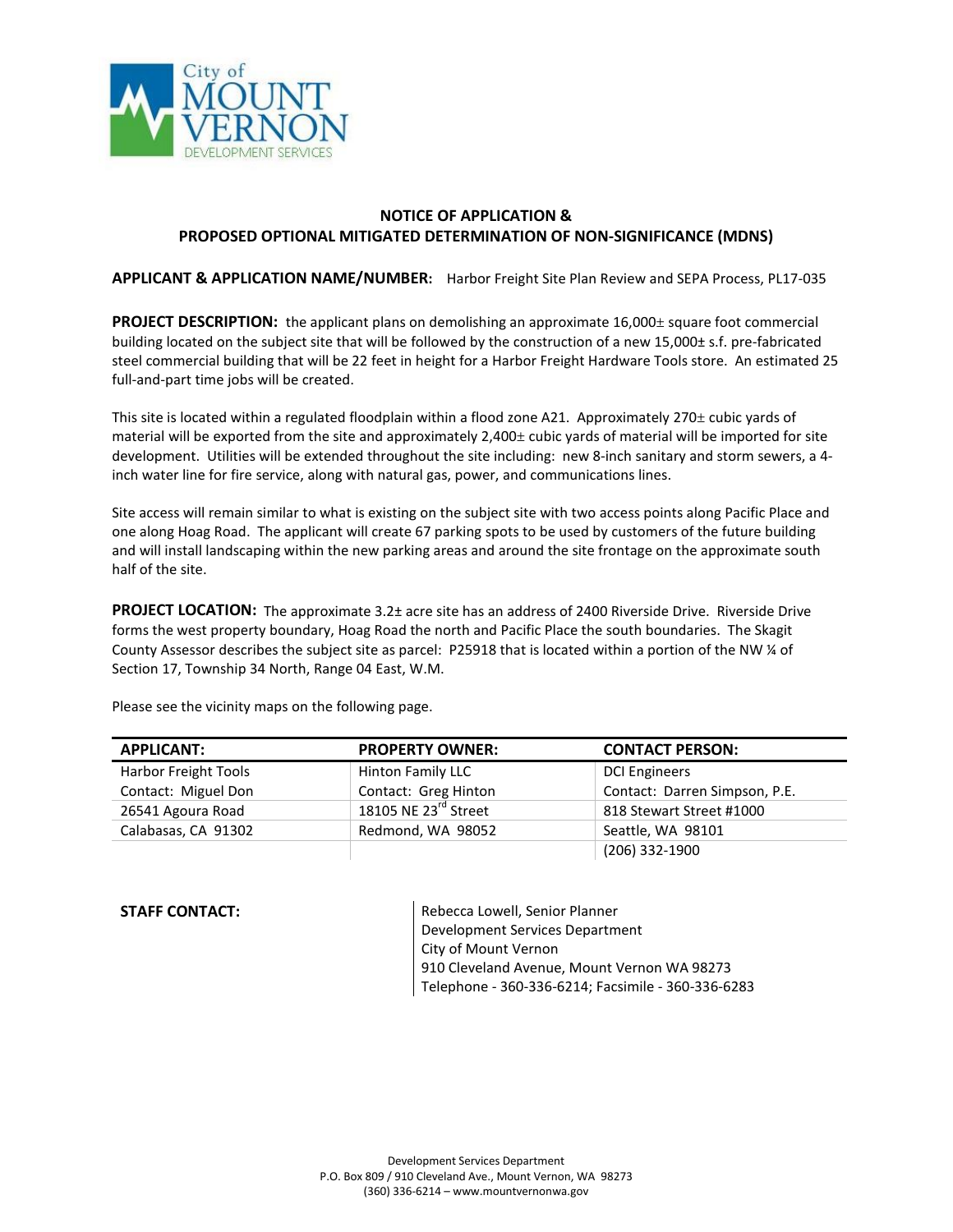The site boundaries are generally depicted on the following maps:





Development Services Department P.O. Box 809 / 910 Cleveland Ave., Mount Vernon, WA 98273 (360) 336-6214 – www.mountvernonwa.gov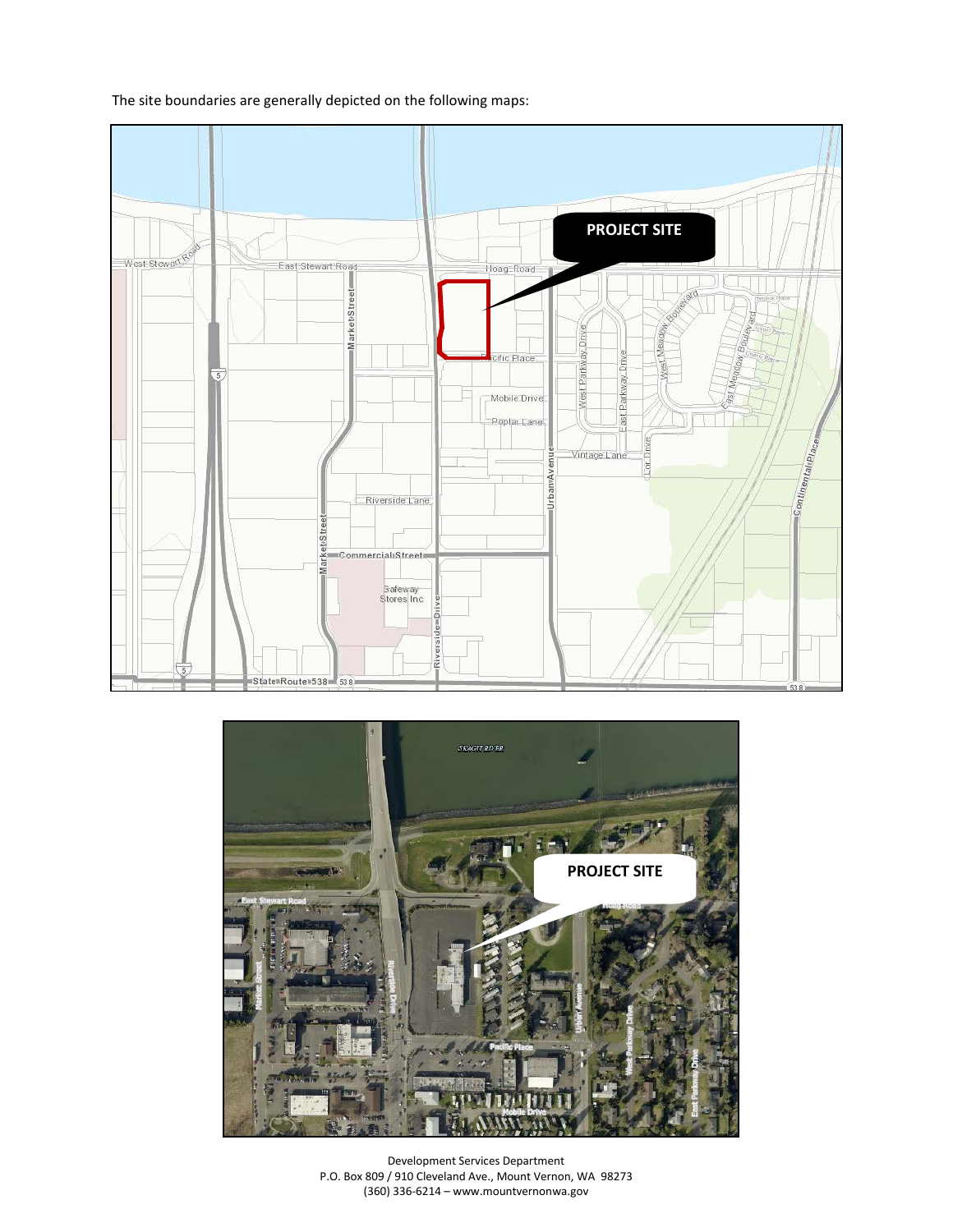**OPTIONAL MITIGATED DETERMINATION OF NON-SIGNIFICANCE (MDNS):** As the Lead Agency, the City of Mount Vernon has determined that significant environmental impacts are unlikely to result from the proposed project. Therefore, as permitted under the RCW 43.21C.110, the City of Mount Vernon is using the Optional MDNS process to give notice that a MDNS is likely to be issued. Comment periods for the project and the proposed MDNS are integrated into a single comment period. There will be no comment period following the issuance of the Threshold Mitigated Determination of Non-Significance (MDNS). A 10-day appeal period will follow the issuance of the MDNS.

| <b>DETAILS:</b>                                                       |                                                                                                                                      |                                                                                                                                                                                                                                                                                                             |                                                              |  |
|-----------------------------------------------------------------------|--------------------------------------------------------------------------------------------------------------------------------------|-------------------------------------------------------------------------------------------------------------------------------------------------------------------------------------------------------------------------------------------------------------------------------------------------------------|--------------------------------------------------------------|--|
| <b>Permit Application</b><br>Date:                                    | March 21, 2017                                                                                                                       | <b>Counter &amp; Technically</b><br>Complete:                                                                                                                                                                                                                                                               | March 27, 2017                                               |  |
| <b>Permits/Review</b><br>Requested:                                   | Site Plan Approval, Traffic<br>Concurrency, SEPA,<br>Demolition, Building, Fill &<br>Grade, Floodplain, and Right-<br>of-Way Permits | <b>Other Permits that may be</b><br><b>Required:</b>                                                                                                                                                                                                                                                        | None Known                                                   |  |
| <b>CONSISTENCY OVERVIEW:</b>                                          |                                                                                                                                      |                                                                                                                                                                                                                                                                                                             |                                                              |  |
| Zoning:                                                               | <b>General Commercial</b><br>$(C-2)$                                                                                                 | <b>Comprehensive Plan:</b>                                                                                                                                                                                                                                                                                  | Retail Malls / General<br>Commercial (RM/GC)                 |  |
| <b>Environmental Documents that Evaluate</b><br>the Proposed Project: |                                                                                                                                      | Storm Drainage Technical Report dated March 6, 2017 from DCI<br>Engineers; Completed SEPA Checklist completed 03.17.2017;<br>Geotechnical Investigation dated 09.08.2016 from PSI, Inc.; ALTA<br>Survey; Site Plans; and Traffic Concurrency Review dated<br>03.06.2017 from Transportation Solutions, Inc. |                                                              |  |
| <b>Development Regulations Used for Project</b><br><b>Mitigation:</b> |                                                                                                                                      | The project is subject to the City's SEPA Code, Critical Areas<br>Ordinance, the Comprehensive Plan, Subdivision and Zoning<br>other applicable local, state and federal regulations as<br>appropriate.                                                                                                     | Code, Drainage, Engineering and Concurrency Requirements and |  |

## **CONDITIONS BEING CONSIDERED TO MITIGATE ENVIRONMENTAL IMPACTS:**

- 1. A truck route plan for the construction phase of the project that outlines times and days of the week shall be submitted for review and approval by the City prior to the issuance of any construction related permits. Truck trips during the construction phase of the project could be limited during the a.m. and p.m. peak hours to mitigate traffic impacts.
- 2. Lighting utilized shall be directed downward and away from adjacent properties to minimize light impacts.
- 3. Any person engaged in ground disturbing activity who encounters or discovers historical and/or archeological materials in or on the ground shall:
	- a. Immediately cease any activity which may cause further disturbance;
	- b. Make a reasonable effort to protect the area from further disturbance; and,
	- c. Report the presence and location of the material to the proper authorities in the most expeditious manner possible.